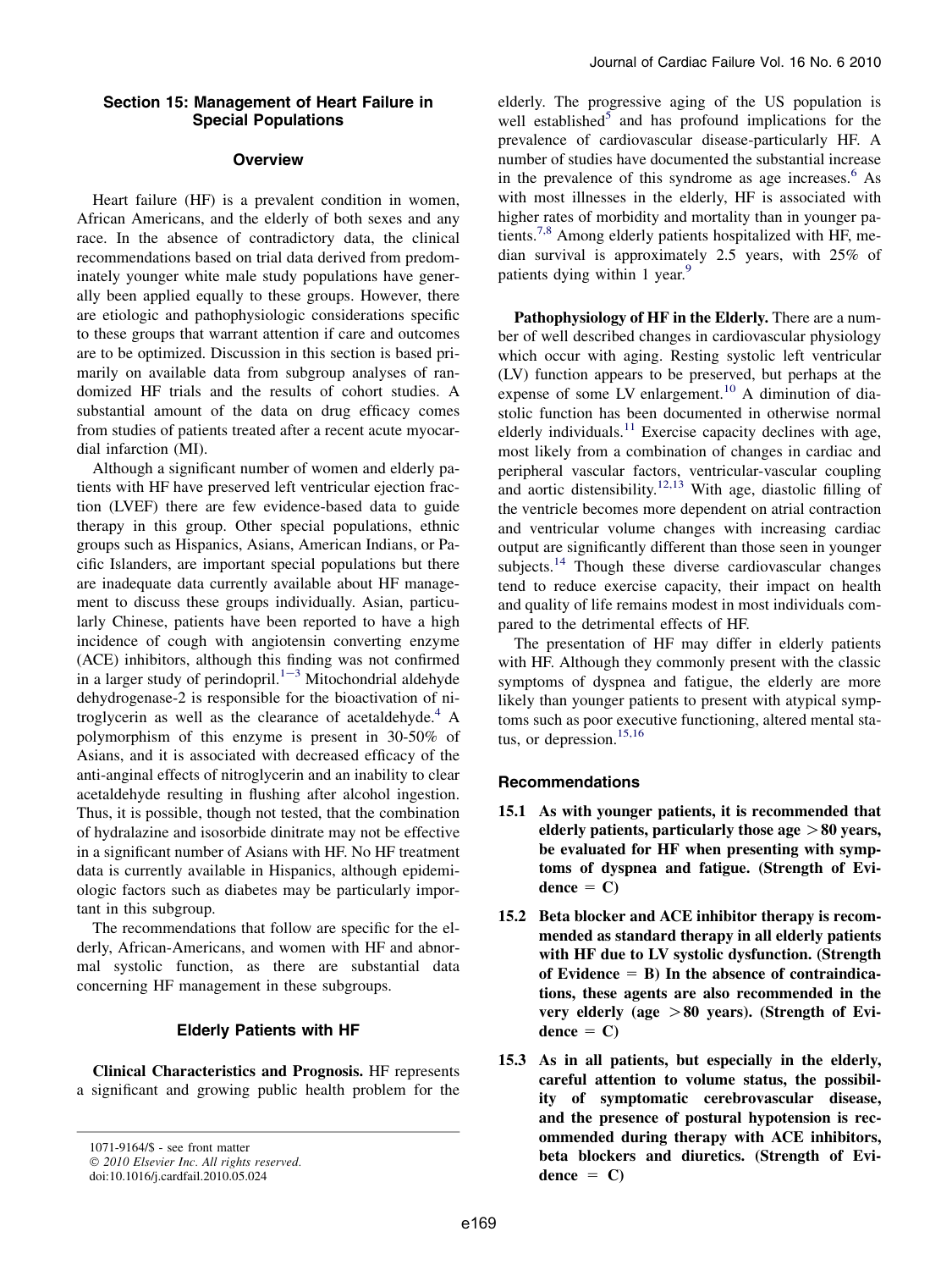# **Background**

Beta Blockers. Diminished response to catecholamine stimulation in elderly individuals has been shown by several investigators $17$  and appears related to diminished num-ber and activity of both beta<sub>1</sub> and beta<sub>2</sub> receptors.<sup>[18](#page-4-0)</sup> However, the changes in response to the sympathetic nervous system do not mitigate the need for beta receptor antagonism in the elderly. The striking risk in the elderly of major morbidity and early mortality, combined with the substantial benefit derived from beta blockade, strongly supports the use of these agents as tolerated in elderly patients with symptomatic LV systolic dysfunction.

Conclusions from randomized placebo-controlled trials are limited concerning the efficacy of beta blockade in the elderly. However, a retrospective analysis of a study of metoprolol CR/XL, which enrolled patients up to age 80 and included a substantial subgroup of elderly patients, found a similar degree of morbidity and mortality reduction in pa-tients 69 or older versus those younger than 69.<sup>[19,20](#page-4-0)</sup> Observational studies of the outcome of elderly patients after MI have consistently shown substantial reductions in mortality when beta blockers are prescribed at discharge.<sup>[21-23](#page-4-0)</sup> These studies have included octogenarians. The one randomized trial of beta blockers in an elderly population with HF (mean age 76) demonstrated a reduction of 14% in the combined endpoint of all-cause mortality or primary cardiovascular admission for the group on nebivolol. $24$ 

ACE Inhibitors. No randomized controlled trial has been conducted specifically to investigate the benefit of ACE inhibition in elderly patients. However, convincing evidence of the effectiveness of ACE inhibition in elderly patients is provided by the results of a trial in which the mean age was 70 and the reduction in mortality was 31% at 2 year and 27% at the end of the study for patients with LV dysfunction following MI treated with ACE inhibition.<sup>[23](#page-4-0)</sup> Observational studies and a meta-analysis of post-MI patients with HF reinforce these findings,  $25-27$  $25-27$  though caution is necessary in extrapolating the results of post-MI studies to chronic HF.

Other Medications. In the absence of data to the contrary, other HF medications, including angiotensin receptor blockers (ARBs), aldosterone antagonists, and the combination of hydralazine/isosorbide dinitrate, should be considered as options for elderly patients with HF, keeping in mind the complications of polypharmacy in a population characterized by multiple comorbidities. In particular, older age is an independent risk factor for hyperkalemia when inhibitors of the renin-angiotensin aldosterone system (RAAS) are used alone or in combination.[28](#page-5-0)

# HF in Women

Clinical Characteristics and Prognosis. HF is common in women, and among the elderly the prevalence of HF is greater in women than in men. $^{29}$  $^{29}$  $^{29}$  A growing body of evidence has demonstrated significant differences in the clinical characteristics and prognosis of HF in women and men. Early results from the Framingham Heart Study pointed to a difference in prognosis between men and women with HF, with men having worse survival than women. $30-32$  $30-32$  Subsequent findings from some HF databases have confirmed this observation in both a broad population of patients with HF and those at a very advanced stage.  $31,33-35$  $31,33-35$  These studies have suggested that women's survival advantage is etiology-dependent, with better outcomes noted when the primary cause is non-ischemic. Hypertension and diabetes carry with them significantly greater risk of subsequent HF in women compared to men.<sup>[36](#page-5-0)</sup> For women with coronary artery disease but no symptoms of HF, diabetes confers particular risk for the subsequent development of HF.<sup>[37](#page-5-0)</sup> Diabetes and coronary disease are also associated with excess mortality in women with HF and systolic dys-function compared to men.<sup>[38](#page-5-0)</sup>

Sex and Cardiovascular Pathophysiology. A number of experimental studies point to fundamental, sex-related differences in the nature and extent of myocardial hypertrophy and adaptation, which might account for the survival advantage for females. $39,40$  Early studies of spontaneously hypertensive rats suggested that the adverse influence of hypertrophy on cardiac function was greater in male than in female rats. $41$  A number of animal studies suggest sexrelated differences in myocard[ial rem](#page-5-0)odeling in response to a pressure load and after MI. $^{41-46}$ 

Treatment Response. Recognition of the pathophysiologic and clinical differences between men and women with HF has raised concern that treatment response might differ as well. Results of individual controlled clinical trials, even of standard therapeutic agents for HF from systolic dysfunction, generally are inconclusive, because of the small number of women enrolled. Data from pooled analyses are equally sparse. Recommendations are made in the context of this limited database.

#### Recommendation

- 15.4 Beta blocker therapy is recommended for women with HF from:
	- symptomatic LV systolic dysfunction (Strength of Evidence  $=$  B)
	- $\bullet$  asymptomatic LV systolic dysfunction (Strength of Evidence  $= C$ )

# **Background**

Women are underrepresented in HF clinical trials, as they are in clinical studies of other cardiovascular diseases. $47$ However, a review of the experience of women in several of the large-scale prospective mortality trials of beta blockade in patients with symptomatic LV dysfunction does sug-gest that women and men benefit to a similar degree.<sup>[48](#page-5-0)</sup>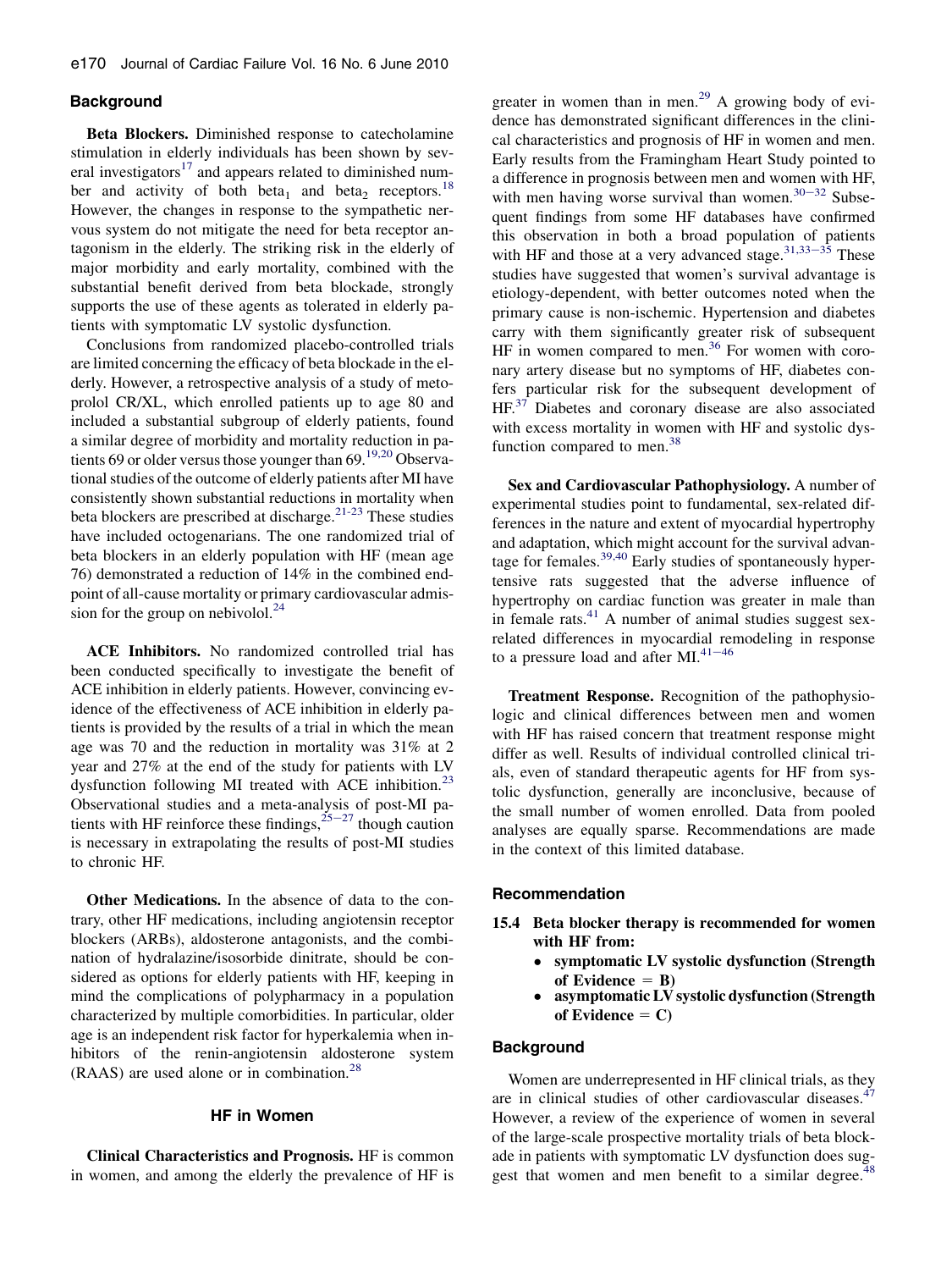## Recommendation

15.5 ACE inhibitor therapy is recommended as standard therapy in all women with symptomatic or asymptomatic LV systolic dysfunction. (Strength of Evidence  $=$  B)

# **Background**

As with beta blockers, the available data on ACE inhibition suggest comparable effects in women and men with HF. A meta-analysis of large-scale HF and post-MI randomized trials demonstrated evidence of a mortality benefit of ACE inhibition in women. A more convincing effect was seen on the composite end point of death, reinfarction, or admission for HF. Comparable findings related to sex were also noted in the meta-analysis of mostly smallscale, short-term studies of ACE inhibition, which found similar favorable point estimates for reduction in mortality and for mortality plus hospitalization in women. $25,50$ 

# Recommendation

15.6 ARBs are recommended for administration to symptomatic and asymptomatic women with an LVEF  $\leq 40\%$  who are intolerant to ACE inhibitors for reasons other than hyperkalemia or renal insufficiency. (Strength of Evidence  $= A$ )

## **Background**

Investigators in both the Valsartan Heart Failure Trial (Val-Heft) and the Candesartan in Heart Failure Assessment of Reduction in Mortality and Morbidity (CHARM) trials have analyzed the benefits of valsartan and candesartan, respectively, in women with HF and systolic dysfunction. In Val-HeFT significant reductions in both morbidity and mortality and HF hospitalizations were reported for women and were the same as benefits reported in men. $51$  In CHARM there was a significant reduction in all-cause mortality and HF hospitalization that was the same as in men. $38$  Subgroup analysis of the Valsartan in Acute Myocardial Infarction Trial (VALIANT) study also showed no difference in the effects of ARB vs. ACE inhibitor in men and women status post MI complicated by HF, LV dysfunction or both.<sup>[52](#page-5-0)</sup> Thus the recommendations for ARBs in women have a level of evidence similar to those for men. Cough due to ACE inhibitors is more than twice as common in women compared to men and thus substitution of ARBs for ACE inhibitors is also likely to be more common in women compared to men.<sup>[53](#page-5-0)</sup>

### Evidence for Other Medical Therapy in Women

Although digoxin therapy has been demonstrated to decrease HF hospitalization,  $54$  it has not been demonstrated to improve survival. In a retrospective analysis of the Digitalis Investigation Group (DIG) trial, digoxin was associated with an increased risk of death from any cause among women, but not men, with HF and reduced LVEF.<sup>[55](#page-5-0)</sup> However, that analysis did not account for serum potassium concentration and serum digoxin concentration differences. Another analysis of the same trial reported no excess mortality in either women or men with digoxin at se-rum concentrations between 0.5 and 0.9 mg/ml.<sup>[56](#page-5-0)</sup> This report demonstrated that digoxin levels are higher in women compared to men at any given dose presumably due to decreased lean body mass and renal function. Analysis of the Studies of Left Ventricular Dysfunction (SOLVD) trials also did not demonstrate an increase in mortality in women with digoxin.<sup>[57](#page-5-0)</sup>

Although sex-specific data is not available from prospective trials on the benefits of aldosterone antagonists for women with LV systolic dysfunction and symptoms of HF, adequate numbers of women were included in the large randomized, controlled trials of these agents and subgroup analyses were shown to demonstrate benefit in women.<sup>58,59</sup>

#### Recommendation

15.7 The combination of hydralazine/isosorbide dinitrate is recommended as standard therapy for African American women with moderate to severe HF symptoms who are on background neurohormonal inhibition. (Strength of Evidence  $=$  B)

# **Background**

The A-HeFT (African-American Heart Failure Trial) confirmed the benefit of hydralazine/isosorbide dinitrate in black HF patients. $^{60}$  Importantly, 40% of the A-HeFT cohort were women. An analysis of outcomes by gender in A-HeFT showed that fixed-dose combined hydralazine/ isosorbide dinitrate improved HF outcomes in both men and women. There were no gender differences between men and women in the benefit of hydralazine/isosorbide dinitrate on the primary composite score, time to first HF hos-pitalization, and event-free survival.<sup>[61](#page-5-0)</sup>

# HF in African Americans

Clinical Characteristics and Prognosis. Cardiovascular disease is a major health issue for African Americans. $30,62$ Traditionally, concern has focused on hypertension and stroke as key components of the burden of cardiovascular disease in this population. However, HF represents a major source of cardiovascular morbidity and mortality for African Americans. Epidemiologic data suggests that they are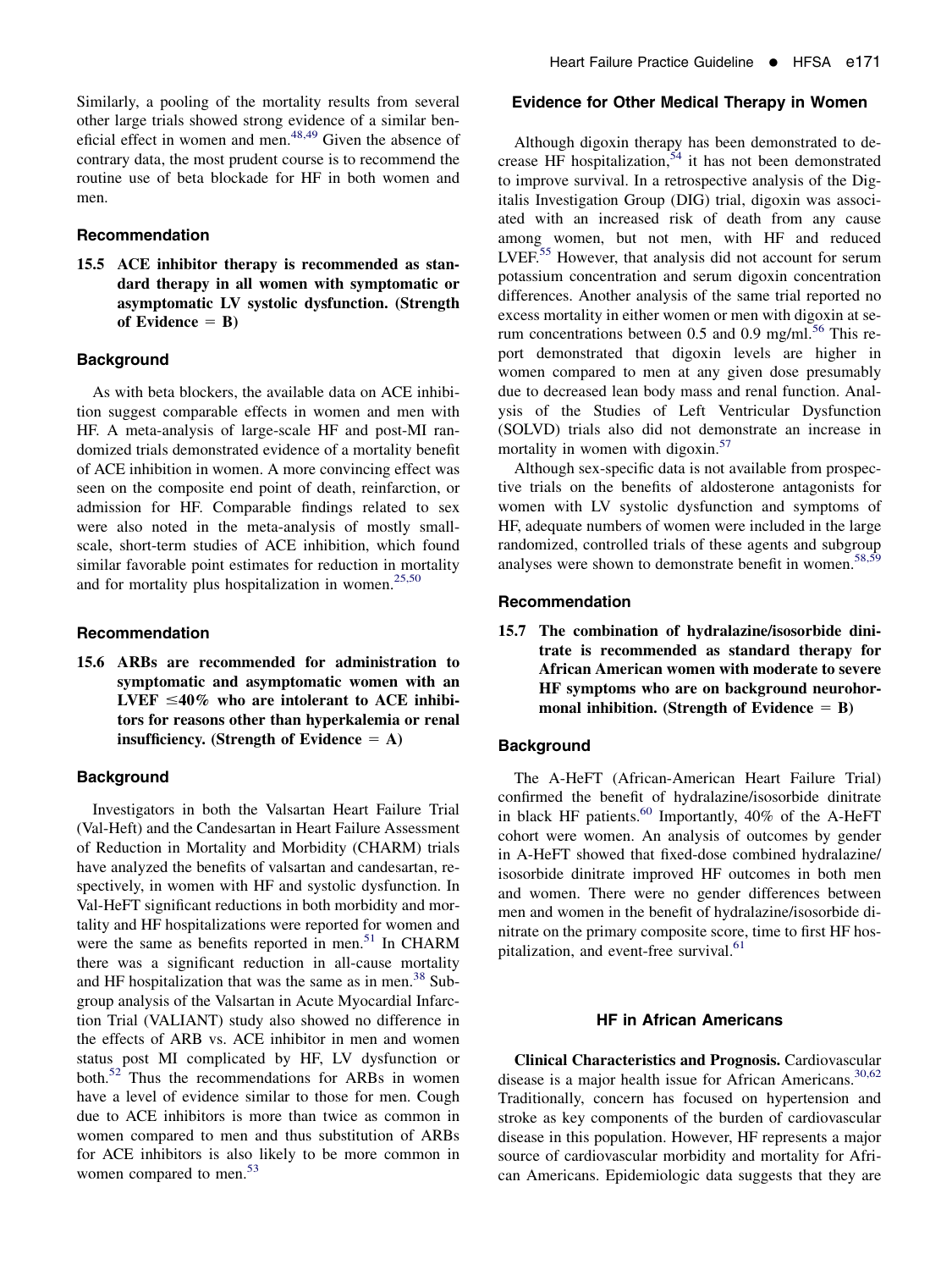at greater risk for HF than Caucasians, with approximately 3% of all African-American adults affected.

A number of clinical studies have documented substantial differences between the baseline clinical characteristics of African Americans and Caucasians with HF.<sup>[33,34,49](#page-5-0)</sup> Age of onset is significantly younger in blacks than in whites, and HF is less likely to be due to ischemic heart disease. Incident HF before 50 years of age is substantially more common among blacks than among whites. Hypertension, obesity, and systolic dysfunction that are present before a person is 35 years of age are important antecedents.<sup>[63](#page-5-0)</sup>

Analysis of outcome data from the SOLVD trials has shown higher mortality and morbidity rates in blacks com-pared to whites with HF.<sup>[64](#page-5-0)</sup> Whether these differences reflect differences in baseline characteristics, delivery of care or socioeconomic factors has not been resolved. Other studies point to problems with access to care and unfavorable clinical characteristics independent of HF as factors increasing the risk of African Americans for worse outcomes. $65-67$  $65-67$ 

Aggressive, early treatment of hypertension has been proposed as a major strategy for the prevention of HF in this racial group. Persistent hypertension is not uncommon in African-American patients with HF and systolic dysfunction.

Treatment Response. Although a number of clinical characteristics have been shown to differ significantly between African Americans and other races afflicted with HF, the implications of these differences for therapy remain to be determined.

### Recommendation

- 15.8 Beta blockers are recommended as part of standard therapy for African Americans with HF due to:
	- symptomatic LV systolic dysfunction (Strength of Evidence  $=$  B)<br>asymptomatic LV
	- $\bullet$  asymptomatic LV systolic dysfunction (Strength of Evidence  $= C$ )

### **Background**

Although 1 trial with bucindolol did not find a beneficial effect of beta blockade in African Americans with  $HF<sub>0</sub><sup>68</sup>$  $HF<sub>0</sub><sup>68</sup>$  $HF<sub>0</sub><sup>68</sup>$ subgroup analysis of data from the US Carvedilol Trials suggests that the beneficial effect of beta blockers on outcomes in African Americans with HF from systolic dysfunction is similar to the effects in the larger population.[69](#page-6-0) Other studies demonstrate similar findings.[21,50,70](#page-4-0) The totality of the data supports substantial benefit from these agents, regardless of race.

# Recommendations

15.9 ACE inhibitors are recommended as part of standard therapy for African-American patients with HF from symptomatic or asymptomatic LV systolic dysfunction. (Strength of Evidence  $= C$ )

# 15.10 ARBs are recommended as substitute therapy for HF in African Americans intolerant of ACE inhibitors. (Strength of Evidence  $=$  B)

### Background

ACE Inhibition. Long-standing clinical experience suggests that African Americans with hypertension respond less well than Caucasians to ACE inhibitors. $71$  Concern has persisted that differences in the effectiveness of blockade of the RAAS in HF might be present between the 2 races as well. Recently, retrospective subgroup analysis of data from 2 randomized clinical trials has added support to the concept that the response of blacks and whites with HF and LV systolic dysfunction to ACE inhibition may differ. A reanalysis of the SOLVD Prevention and Treatment trials investigated the influence of race on the response to enalapril.<sup>[72](#page-6-0)</sup> Unadjusted analysis in the matched-cohort indicated that enalapril reduced the risk of hospitalization for HF in white patients by 44%, whereas no significant benefit was seen in black patients. Adjusted analysis confirmed a beneficial effect on hospitalization risk for Caucasians, but not for African Americans. At 1 year, enalapril therapy was associated with a significant reduction in both systolic blood pressure and diastolic blood pressure in Caucasian patients, whereas no significant reduction was observed in African-American patients.

It must be remembered that this study was a post-hoc subgroup analyses of randomized studies that were not stratified based on race. The SOLVD data raise the possibility that treatment response to ACE inhibition may vary between the races. However, they do not provide sufficient data to support a strategy other than routine use of ACE inhibitors in African Americans with HF.

Clinical studies have also shown that the risk of angioedema is greater in African American patients compared to Caucasians.<sup>73</sup>

Angiotensin-Receptor Blockade. The use of ARBs in African Americans with HF has not been well characterized in clinical trials. It would thus be reasonable in this population to follow the general recommendations for the use of ARBs (see Section 7).

#### Recommendation

- 15.11 A combination of hydralazine and isosorbide dinitrate is recommended as part of standard therapy in addition to beta blockers and ACEinhibitors for African Americans with LV systolic dysfunction and:
	- New York Heart Association (NYHA) class III or IV HF (Strength of Evidence  $= A$ )
	- NYHA class II HF (Strength of Evidence  $=$  B)

### **Background**

A strong recommendation now exists for the addition of the fixed combination of isosorbide dinitrate and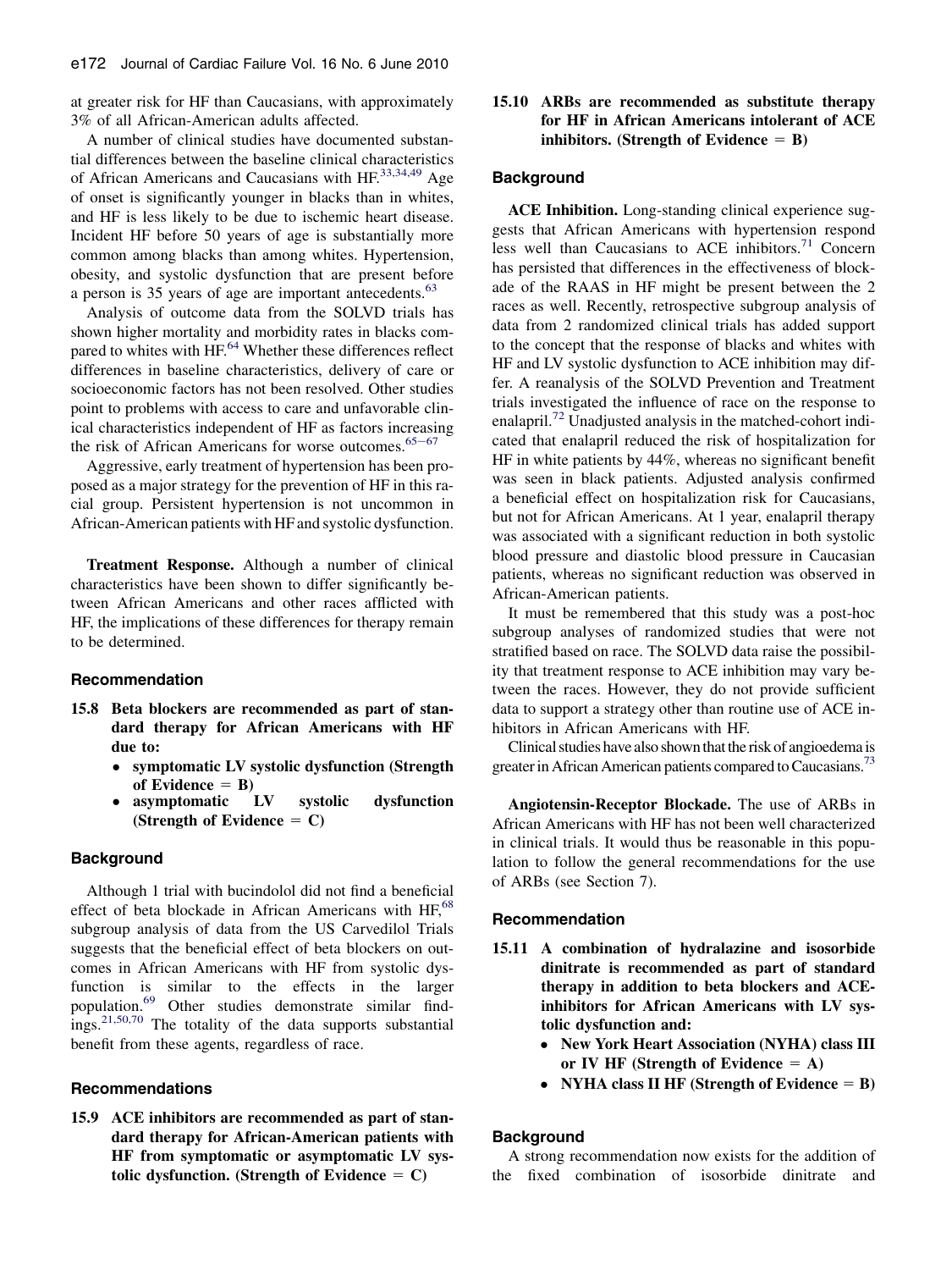<span id="page-4-0"></span>hydralazine to the standard medical regimen for African Americans with HF. Data from the Vasodilator-Heart Failure Trial (VHeFT) I and II suggested that a racial difference in treatment response existed between white and black patients with symptomatic LV dysfunction treated with hydralazine-isosorbide dinitrate versus placebo or enalapril, respectively.<sup>[74](#page-6-0)</sup> The A-HeFT enrolled 1050 self-identified black patients who had NYHA class III or IV HF with di-lated ventricles and systolic dysfunction.<sup>[60](#page-5-0)</sup> In this placebocontrolled, blinded, and randomized trial, subjects were randomly assigned to receive a fixed combination of isosorbide dinitrate plus hydralazine or placebo in addition to standard therapy for HF. The primary end point was a composite score made up of weighted values for death from any cause, a first hospitalization for HF, and change in the quality of life. The study was terminated early owing to a significantly higher mortality rate in the placebo group than in the group given the fixed combination of isosorbide dinitrate plus hydralazine. The mean primary composite score was significantly better in the group given isosorbide dinitrate plus hydralazine than in the placebo group, as were its individual components: 43% reduction in the rate of death from any cause, 33% relative reduction in the rate of first hospitalization for HF, and an improvement in the quality of life. A provocative retrospective analysis of the A-HeFT study suggests that fixed dose isorsorbide dinitrate and hydralazine have a mortality benefit in African-Americans in the absence of beta-blockers and ACE inhibitors, and that beta-blockers but not ACE inhibitors add significant additional mortality benefit.<sup>[75](#page-6-0)</sup>

Other Medications. In the absence of data to the contrary, other HF medications, including diuretics, digoxin, and aldosterone antagonists should be considered as options for the African-American patient with HF.

## **References**

- 1. Chan WK, Chan TY, Luk WK, Leung VK, Li TH, Critchley JA. A high incidence of cough in Chinese subjects treated with angiotensin converting enzyme inhibitors. Eur J Clin Pharmacol 1993;44: 299-300.
- 2. Moe GW, Tu J. Heart failure in the ethnic minorities. Curr Opin Cardiol 2009.
- 3. Woo KS, Nicholls MG. High prevalence of persistent cough with angiotensin converting enzyme inhibitors in Chinese. Br J Clin Pharma $col$  1995;0:141-4.
- 4. Li Y, Zhang D, Jin W, Shao C, Yan P, Xu C, et al. Mitochondrial aldehyde dehydrogenase-2 (ALDH2) Glu504Lys polymorphism contributes to the variation in efficacy of sublingual nitroglycerin. J Clin Invest  $2006:116:506 - 11$ .
- 5. Batchelor WB, Jollis JG, Friesinger GC. The challenge of health care delivery to the elderly patient with cardiovascular disease. Demographic, epidemiologic, fiscal, and health policy implications. Cardiol Clin 1999:17:1-15. vii.
- 6. Kannel WB, Belanger AJ. Epidemiology of heart failure. Am Heart J 1991;121:951-7.
- 7. Alexander M, Grumbach K, Remy L, Rowell R, Massie BM. Congestive heart failure hospitalizations and survival in California: patterns according to race/ethnicity. Am Heart J 1999;137:919-27.
- 8. Rich MW. Epidemiology, pathophysiology, and etiology of congestive heart failure in older adults. J Am Geriatr Soc 1997;45:  $968 - 74.$
- 9. Huynh BC, Rovner A, Rich MW. Long-term survival in elderly patients hospitalized for heart failure: 14-year follow-up from a prospective randomized trial. Arch Intern Med  $2006;166:1892-8$ .
- 10. Schulman SP. Cardiovascular consequences of the aging process. Cardiol Clin 1999;17:35-49. viii.
- 11. Schulman SP, Lakatta EG, Fleg JL, Lakatta L, Becker LC, Gerstenblith G. Age-related decline in left ventricular filling at rest and exercise. Am J Physiol 1992;263:H1932-8.
- 12. Hundley WG, Kitzman DW, Morgan TM, Hamilton CA, Darty SN, Stewart KP, et al. Cardiac cycle-dependent changes in aortic area and distensibility are reduced in older patients with isolated diastolic heart failure and correlate with exercise intolerance. J Am Coll Cardiol 2001;38:796-802.
- 13. Najjar SS, Schulman SP, Gerstenblith G, Fleg JL, Kass DA, O'Connor F, et al. Age and gender affect ventricular-vascular coupling during aerobic exercise. J Am Coll Cardiol  $2004;44:611-7$ .
- 14. Geokas MC, Lakatta EG, Makinodan T, Timiras PS. The aging process. Ann Intern Med 1990;113:455-66.
- 15. Hoth KF, Poppas A, Moser DJ, Paul RH, Cohen RA. Cardiac dysfunction and cognition in older adults with heart failure. Cogn Behav Neurol 2008;21:65-72.
- 16. Jefferson AL, Poppas A, Paul RH, Cohen RA. Systemic hypoperfusion is associated with executive dysfunction in geriatric cardiac patients. Neurobiol Aging 2007;28:477-83.
- 17. Guarnieri T, Filburn CR, Zitnik G, Roth GS, Lakatta EG. Contractile and biochemical correlates of beta-adrenergic stimulation of the aged heart. Am J Physiol 1980;239:H501-8.
- 18. Xiao RP, Tomhave ED, Wang DJ, Ji X, Boluyt MO, Cheng H, et al. Age-associated reductions in cardiac beta1- and beta2-adrenergic responses without changes in inhibitory G proteins or receptor kinases. J Clin Invest 1998;101:1273-82.
- 19. Hjalmarson A, Goldstein S, Fagerberg B, Wedel H, Waagstein F, Kjekshus J, et al. Effects of controlled-release metoprolol on total mortality, hospitalizations, and well-being in patients with heart failure: the Metoprolol CR/XL Randomized Intervention Trial in congestive heart failure (MERIT-HF). MERIT-HF Study Group. JAMA 2000; 283:1295-302.
- 20. Investigators MERIT-HF. Effect of metoprolol CR/XL in chronic heart failure: Metoprolol CR/XL Randomised Intervention Trial in Congestive Heart Failure (MERIT-HF). Lancet  $1999;353:2001-7$ .
- 21. Gottlieb SS, McCarter RJ, Vogel RA. Effect of beta-blockade on mortality among high-risk and low-risk patients after myocardial infarction. N Engl J Med 1998;339:489-97.
- 22. Rochon PA, Tu JV, Anderson GM, Gurwitz JH, Clark JP, Lau P, et al. Rate of heart failure and 1-year survival for older people receiving low-dose beta-blocker therapy after myocardial infarction. Lancet 2000;356:639-44.
- 23. Shlipak MG, Browner WS, Noguchi H, Massie B, Frances CD, McClellan M. Comparison of the effects of angiotensin convertingenzyme inhibitors and beta blockers on survival in elderly patients with reduced left ventricular function after myocardial infarction. Am J Med 2001;110:425-33.
- 24. Flather MD, Shibata MC, Coats AJ, van Veldhuisen DJ, Parkhomenko A, Borbola J, et al. Randomized trial to determine the effect of nebivolol on mortality and cardiovascular hospital admission in elderly patients with heart failure (SENIORS). Eur Heart J 2005;26:  $215 - 25.$
- 25. Flather MD, Yusuf S, Kober L, Pfeffer M, Hall A, Murray G, et al. Long-term ACE-inhibitor therapy in patients with heart failure or left-ventricular dysfunction: a systematic overview of data from individual patients. ACE-Inhibitor Myocardial Infarction Collaborative Group. Lancet 2000;355:1575-81.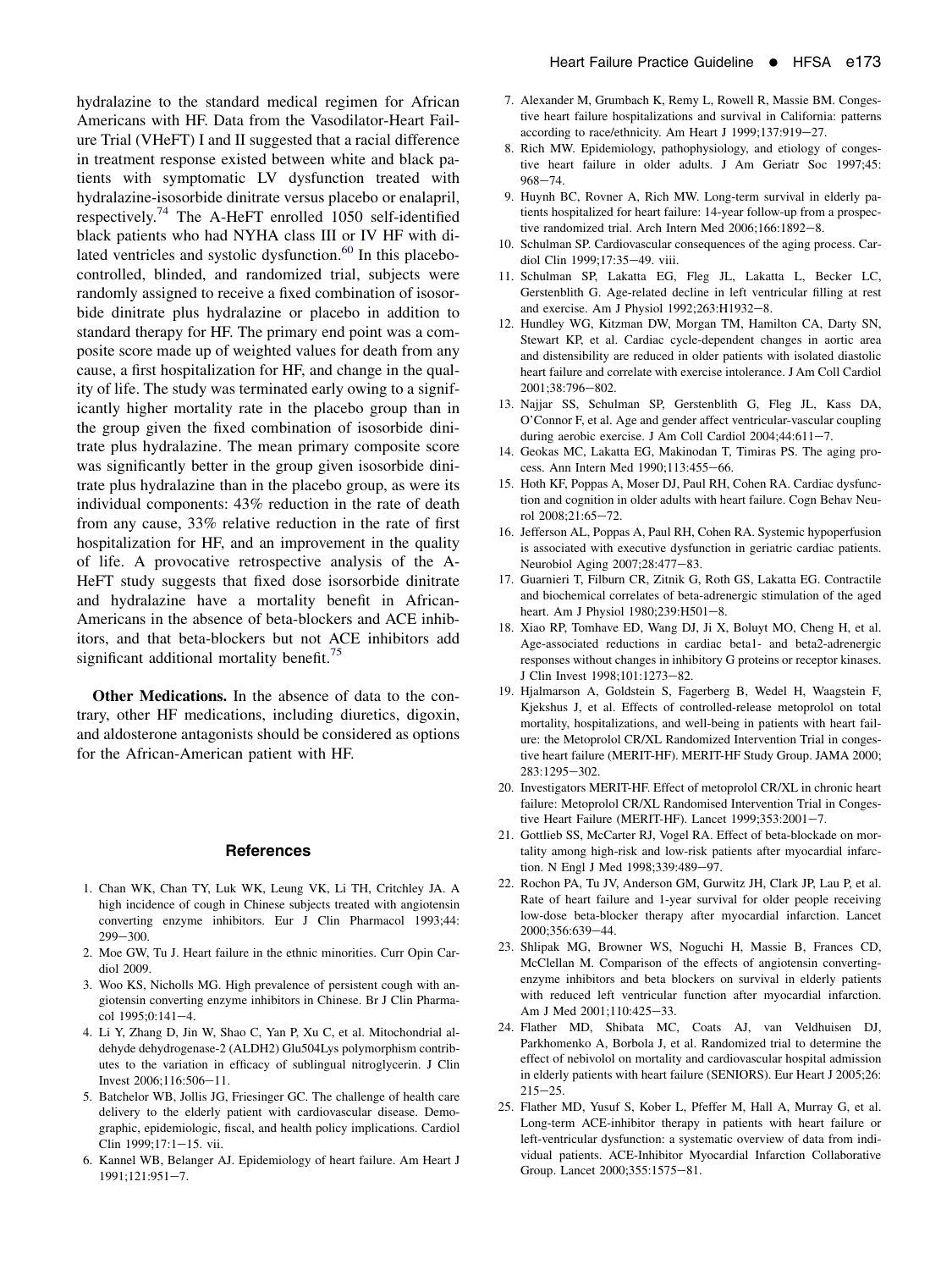- <span id="page-5-0"></span>26. Gambassi G, Lapane KL, Sgadari A, Carbonin P, Gatsonis C, Lipsitz LA, et al. Effects of angiotensin-converting enzyme inhibitors and digoxin on health outcomes of very old patients with heart failure. SAGE Study Group. Systematic Assessment of Geriatric drug use via Epidemiology. Arch Intern Med 2000;160:53-60.
- 27. Garg R, Yusuf S. Overview of randomized trials of angiotensinconverting enzyme inhibitors on mortality and morbidity in patients with heart failure. Collaborative Group on ACE Inhibitor Trials. JAMA 1995:273:1450-6.
- 28. Desai AS, Swedberg K, McMurray JJ, Granger CB, Yusuf S, Young JB, et al. Incidence and predictors of hyperkalemia in patients with heart failure: an analysis of the CHARM Program. J Am Coll Cardiol 2007;50:1959-66.
- 29. Kimmelstiel CD, Konstam MA. Heart failure in women. Cardiology 1995;86:304-9.
- 30. Adams KF Jr, Dunlap SH, Sueta CA, Clarke SW, Patterson JH, Blauwet MB, et al. Relation between gender, etiology and survival in patients with symptomatic heart failure. J Am Coll Cardiol 1996;  $28:1781-8.$
- 31. Lloyd-Jones D, Adams R, Carnethon M, De SG, Ferguson TB, Flegal K, et al. Heart Disease and Stroke Statistics-2009 Update: A Report From the American Heart Association Statistics Committee and Stroke Statistics Subcommittee. Circulation 2009;119:e21-e181.
- 32. McKee PA, Castelli WP, McNamara PM, Kannel WB. The natural history of congestive heart failure: the Framingham study. N Engl J Med 1971;285:1441-6.
- 33. Afzal A, Ananthasubramaniam K, Sharma N, al-Malki Q, Ali AS, Jacobsen G, et al. Racial differences in patients with heart failure. Clin Cardiol 1999;22:791-4.
- 34. Bourassa MG, Gurne O, Bangdiwala SI, Ghali JK, Young JB, Rousseau M, et al. Natural history and patterns of current practice in heart failure. The Studies of Left Ventricular Dysfunction (SOLVD) Investigators. J Am Coll Cardiol 1993;22:14A-9A.
- 35. Gillum RF. Heart failure in the United States 1970-1985. Am Heart J 1987:113:1043-5.
- 36. Levy D, Larson MG, Vasan RS, Kannel WB, Ho KK. The progression from hypertension to congestive heart failure. JAMA 1996;275:  $1557 - 62$ .
- 37. Bibbins-Domingo K, Lin F, Vittinghoff E, Barrett-Connor E, Hulley SB, Grady D, et al. Predictors of heart failure among women with coronary disease. Circulation  $2004;110:1424-30$ .
- 38. Majahalme SK, Baruch L, Aknay N, Goedel-Meinen L, Hofmann M, Hester A, et al. Comparison of treatment benefit and outcome in women versus men with chronic heart failure (from the Valsartan Heart Failure Trial). Am J Cardiol 2005;95:529-32.
- 39. Buttrick P, Scheuer J. Sex-associated differences in left ventricular function in aortic stenosis of the elderly. Circulation 1992;86:1336-8.
- 40. Schaible TF, Malhotra A, Ciambrone G, Scheuer J. The effects of gonadectomy on left ventricular function and cardiac contractile proteins in male and female rats. Circ Res 1984;54:38-49.
- 41. Pfeffer JM, Pfeffer MA, Fletcher P, Fishbein MC, Braunwald E. Favorable effects of therapy on cardiac performance in spontaneously hypertensive rats. Am J Physiol 1982;242:H776-84.
- 42. Carroll JD, Carroll EP, Feldman T, Ward DM, Lang RM, McGaughey D, et al. Sex-associated differences in left ventricular function in aortic stenosis of the elderly. Circulation 1992;86: 1099-107.
- 43. Cavasin MA, Sankey SS, Yu AL, Menon S, Yang XP. Estrogen and testosterone have opposing effects on chronic cardiac remodeling and function in mice with myocardial infarction. Am J Physiol Heart Circ Physiol 2003;284:H1560-9.
- 44. Tamura T, Said S, Gerdes AM. Gender-related differences in myocyte remodeling in progression to heart failure. Hypertension 1999;33:  $676 - 80.$
- 45. van EM, Grohe C. Cleutjens JP, Janssen BJ, Wellens HJ, Doevendans PA. 17beta-estradiol attenuates the development of pressure-overload hypertrophy. Circulation 2001;104:1419-23.
- 46. Weinberg EO, Thienelt CD, Katz SE, Bartunek J, Tajima M, Rohrbach S, et al. Gender differences in molecular remodeling in pressure overload hypertrophy. J Am Coll Cardiol 1999;34:264-73.
- 47. Lindenfeld J, Krause-Steinrauf H, Salerno J. Where are all the women with heart failure? J Am Coll Cardiol  $1997;30:1417-9$ .
- 48. Ghali JK, Pina IL, Gottlieb SS, Deedwania PC, Wikstrand JC. Metoprolol CR/XL in female patients with heart failure: analysis of the experience in Metoprolol Extended-Release Randomized Intervention Trial in Heart Failure (MERIT-HF). Circulation 2002;105:1585-91.
- 49. Dunlap SH, Sueta CA, Tomasko L, Adams KF Jr. Association of body mass, gender and race with heart failure primarily due to hypertension. J Am Coll Cardiol 1999;4:1602-8.
- 50. Shekelle PG, Rich MW, Morton SC, Atkinson CS, Tu W, Maglione M, et al. Efficacy of angiotensin-converting enzyme inhibitors and betablockers in the management of left ventricular systolic dysfunction according to race, gender, and diabetic status: a meta-analysis of major clinical trials. J Am Coll Cardiol  $2003;41:1529-38$ .
- 51. O'Meara E, Clayton T, McEntegart MB, McMurray JJ, Pina IL, Granger CB, et al. Sex differences in clinical characteristics and prognosis in a broad spectrum of patients with heart failure: results of the Candesartan in Heart failure: Assessment of Reduction in Mortality and morbidity (CHARM) program. Circulation  $2007;115:3111-20$ .
- 52. Pfeffer MA, McMurray JJ, Velazquez EJ, Rouleau JL, Kober L, Maggioni AP, et al. Valsartan, captopril, or both in myocardial infarction complicated by heart failure, left ventricular dysfunction, or both. New England Journal of Medicine 2003;349:1893-906.
- 53. Morimoto T, Gandhi TK, Fiskio JM, Seger AC, So JW, Cook EF, et al. Development and validation of a clinical prediction rule for angiotensin-converting enzyme inhibitor-induced cough. J Gen Intern Med 2004;19:684-91.
- 54. The Digitalis Investigation Group. The effect of digoxin on mortality and morbidity in patients with heart failure. N Engl J Med 1997;336:  $525 - 33.$
- 55. Rathore SS, Wang Y, Krumholz HM. Sex-based differences in the effect of digoxin for the treatment of heart failure. N Engl J Med 2002; 347:1403-11.
- 56. Adams KF Jr, Patterson JH, Gattis WA, O'Connor CM, Lee CR, Schwartz TA, et al. Relationship of serum digoxin concentration to mortality and morbidity in women in the digitalis investigation group trial: a retrospective analysis. J Am Coll Cardiol 2005;46:497-504.
- 57. Domanski M, Fleg J, Bristow M, Knox S. The effect of gender on outcome in digitalis-treated heart failure patients. J Card Fail 2005;11:  $83 - 6.$
- 58. Pitt B, Zannad F, Remme WJ. The effect of spironolactone on morbidity and mortality in patients with severe heart failure. Randomized Aldactone Evaluation Study Investigators. N Engl J Med 1999;341:  $709 - 17$ .
- 59. Pitt B, Remme W, Zannad F, Neaton J, Martinez F, Roniker B, et al. Eplerenone, a selective aldosterone blocker, in patients with left ventricular dysfunction after myocardial infarction. N Engl J Med 2003; 348:1309-21.
- 60. Taylor AL, Ziesche S, Yancy C, Carson P, D'Agostino R Jr, Ferdinand K, et al. Combination of isosorbide dinitrate and hydralazine in blacks with heart failure. N Engl J Med 2004;351:2049-57.
- 61. Taylor AL, Lindenfeld J, Ziesche S, Walsh MN, Mitchell JE, Adams K, et al. Outcomes by gender in the African-American Heart Failure Trial. J Am Coll Cardiol 2006;48:2263-7.
- 62. Adams KF Jr, Sueta CA, Gheorghiade M, O'Connor CM, Schwartz TA, Koch GG, et al. Gender differences in survival in advanced heart failure. Insights from the FIRST study. Circulation 1999:99:1816-21.
- 63. Bibbins-Domingo K, Pletcher MJ, Lin F, Vittinghoff E, Gardin JM, Arynchyn A, et al. Racial differences in incident heart failure among young adults. N Engl J Med 2009;360:1179-90.
- 64. Dries DL, Exner DV, Gersh BJ, Cooper HA, Carson PE, Domanski MJ. Racial differences in the outcome of left ventricular dysfunction. N Engl J Med 1999;340:609-16.